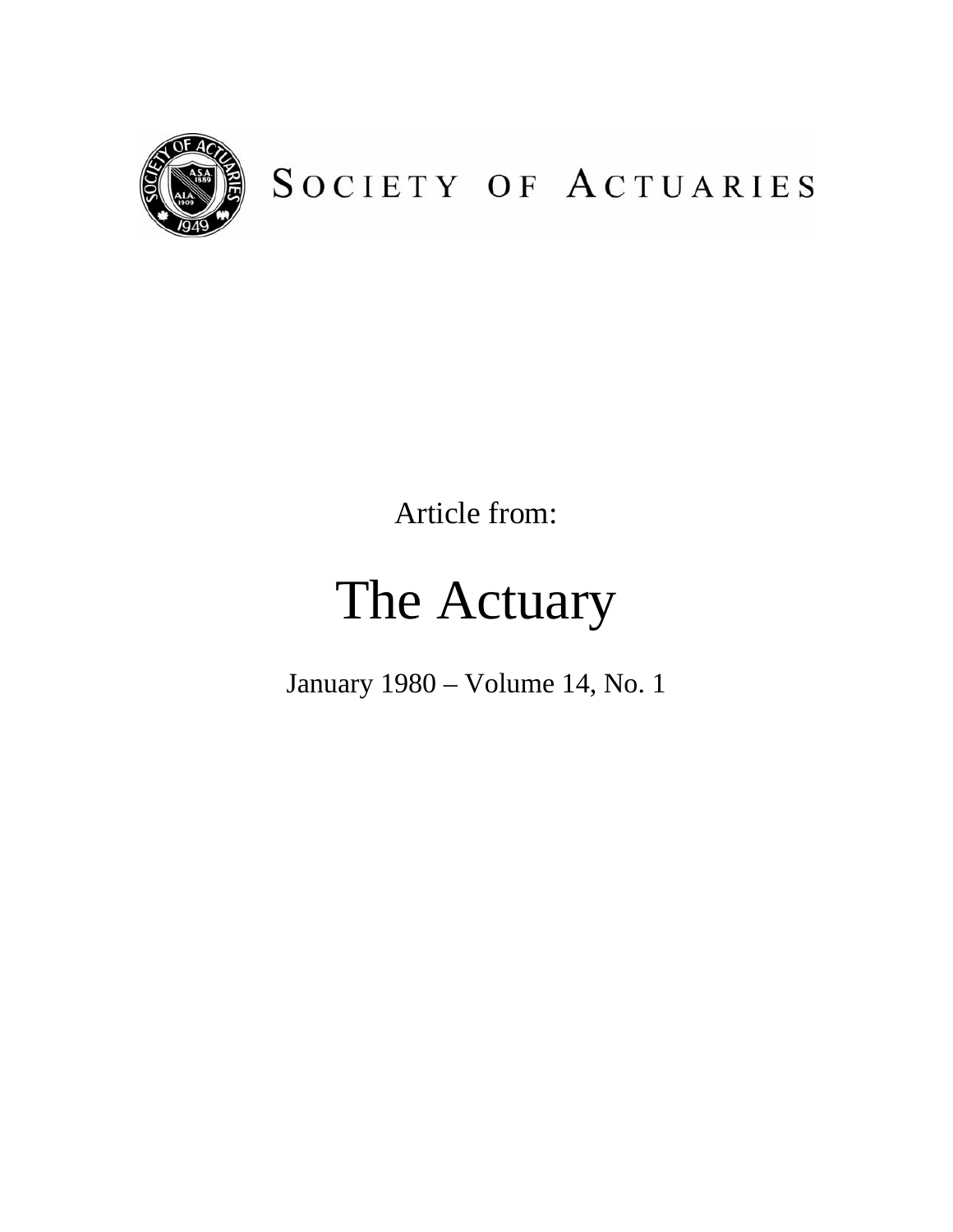

**INDEX-INDUCED INFLATION** 

*by Geoffrey N. Calvert* 

Great damage is being done to the U.S. economy as a result of the widespread misunderstanding that the Consumer Price Index measures changes in the cost of living. It does not; but the common belief that it does tragically underlies the practice of CPI indexing (through cost-of-living adjustment clauses) of wage rates applying to tens of millions of workers; also CPI-indexing of Social Security benefits to more than thirty million recipients, and of civil service and other pensions to millions of others. The terms "CPI indexing" and *"cost-of-living* adjustments" are used interchangeably in many government documents, labor contracts, and reports of **all** kinds, as though they meant the same thing, but they do not. The fact is that the CPI *overstates the* rise in the cost of living by upwards of 2% annually, and this overadjustment is feeding right back into the inflation. By attempting to compensate for the inflation, and, in doing so, by *overcompensating,* we are accelerating the very condition we are trying to recognize.

How does this overcompensation arise? It arises through (i) measurement of the *wrong thing* by the CPI, (ii) *incomplete* measurement of the cost of the end use to the consumer, and incredibly, (iii) *inclusion o/ cost* but *exclusion o/*  benefit of many products used by the consumer. These points are clearly brought out by the following examples drawn from the work of academic economists Ruggles of Yale and Gordon of Northwestern, and of consulting economist Lee Moore of New York.

(1) Let us start with these statistics on motor tires:

|                          | Price | Life           | Cost per mile |
|--------------------------|-------|----------------|---------------|
| 1935 $4$ -ply cotton     | \$13  | $7.000$ miles  | $.186$ cents  |
| 1978 steel belted radial | 868   | $40,000$ miles | $.170$ cents  |

Ignoring the increase in miles delivered by each tire, the CPI tire price index rose 140%, but cost per mile fell by 9%.

(2) The CPI similarly ignores many other changes in quality and performance.

- Modern motor oil goes 5 or 10 times as many miles as the oil of 30 years ago;
- ® Today's television set lasts longer, uses less electricity, needs fewer repairs, and shows better pictures than 15 years ago;
- A jet plane flies faster, saving time which has value, and is safer;
- ® A modern razor blade gives more and better shaves.

(3) Similarly many kinds of taxes (other than direct income taxes) flow directly into the CPI, but *all the* government services we receive in return are incredibly omitted !

(4) The CPI movie enterainment index is *up* 330% since 1948, whereas the cost of equivalent programs on TV is *down* 80%.

(5) The gasoline excise tax went straight into the CPI, but the superhighway system that we got for it was ignored, and with it all the saving in time, gas, wear and tear, and the improvements in comfort and safety.

# **Editorial Support**

*Jonathan L. Wooley,* who is now relinquishing his post as Associate Editor, has been an example to us all in his painstaking and thorough attention to the details that determine the quality of a magazine. Since January 1975 he has watched over the accuracy of words and formulas. Our warmest thanks to Jonathan.

#### **WOMEN IN OUR PROFESSION**

*by Esther H. Milnes* 

No doubt about it-there are more women in the actuarial profession these days. That shouldn't be a surprise since more women have been entering the labor force over the last twenty years. Women now make up 41% of the work force, and 1 out of 6 of them is in a profession.

Of course, the actuarial profession has been affected by these changes. For example, at Society meetings we've all noticed increases in the number of women who are FSA's and men who are AP's (accompanying persons). Let's take a closer look at some of these changes. Have women faced the same diflficulties in the actuarial profession as in medicine or law? Where do we stand now? How is our track record compared to other professions?

Women in the professional world have been examined in publications from *The ~all Street Journal* to *Redbook.* Women now established in their professions say how difficult it has been to reach these positions. There are many stories of disparate pay, lack of respect, and struggle with prejudice.

Was it any different in the actuarial profession? Probably not. Josephine Beers provided some examples. When she started her career in 1929, the start-